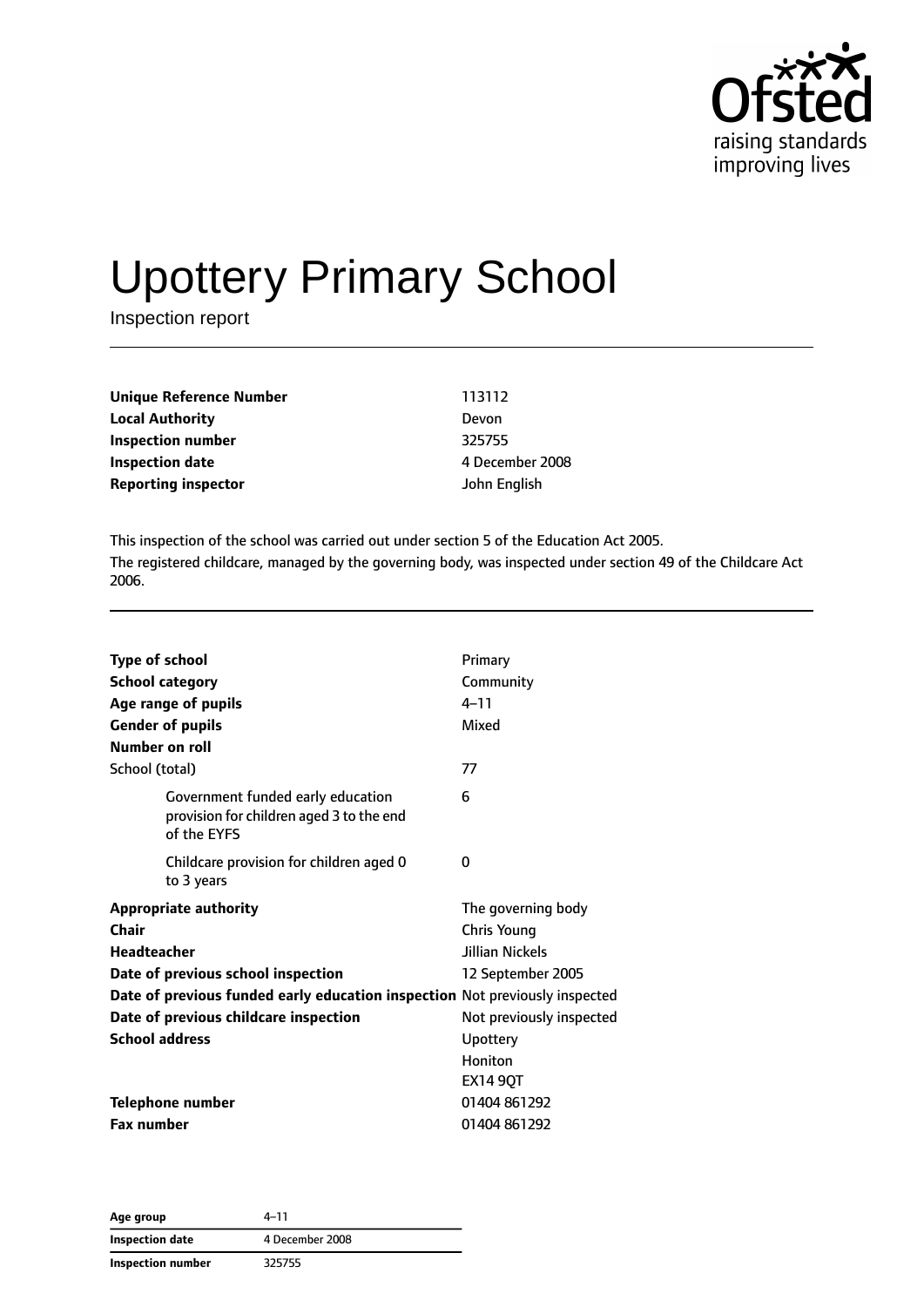.

<sup>©</sup> Crown copyright 2008

Website: www.ofsted.gov.uk

This document may be reproduced in whole or in part for non-commercial educational purposes, provided that the information quoted is reproduced without adaptation and the source and date of publication are stated.

Further copies of this report are obtainable from the school. Under the Education Act 2005, the school must provide a copy of this report free of charge to certain categories of people. A charge not exceeding the full cost of reproduction may be made for any other copies supplied.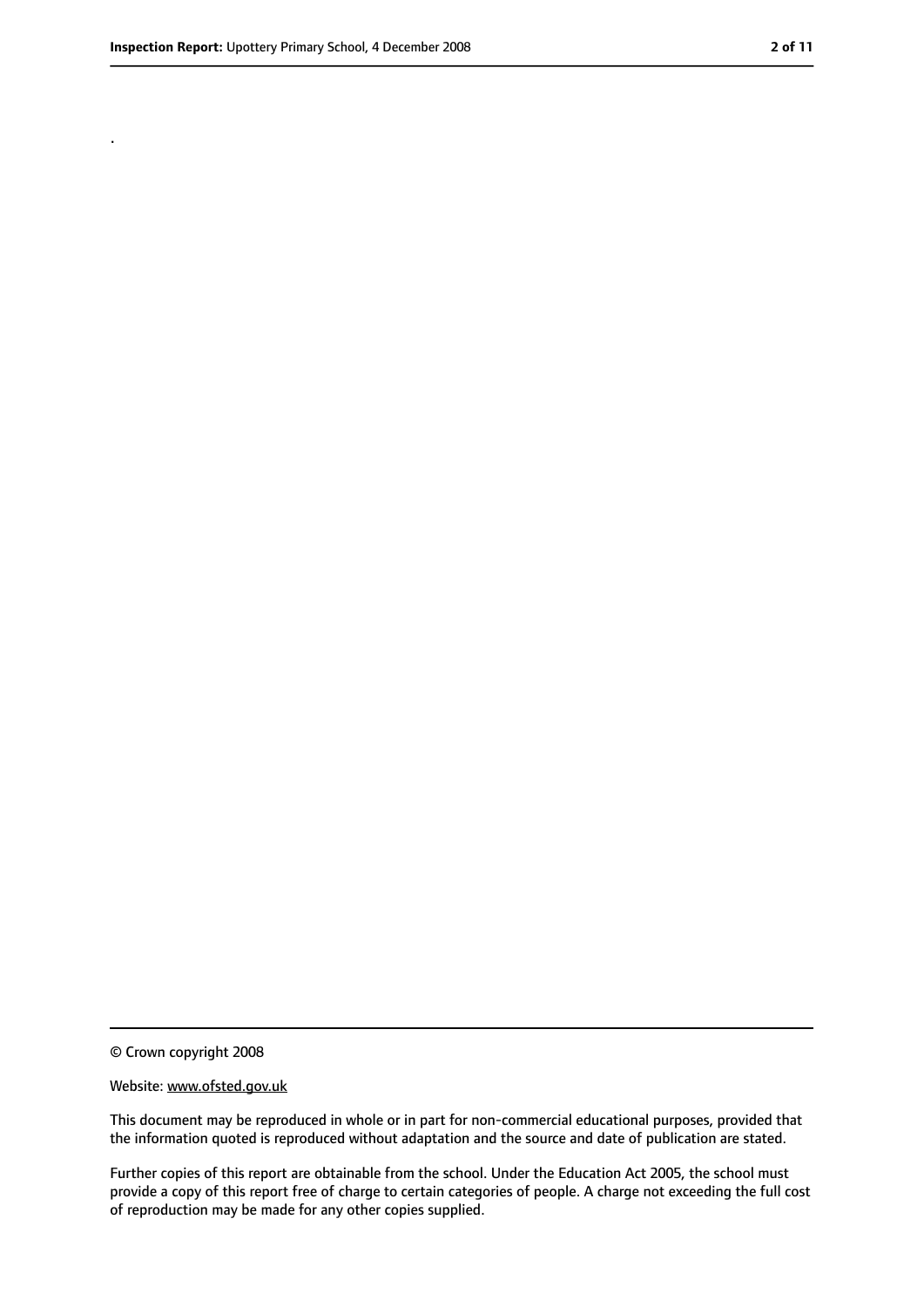# **Introduction**

The inspection was carried out by two Additional Inspectors.

## **Description of the school**

This is a very small rural school, serving the village of Upottery, and a wide area around it. All the pupils come from White British backgrounds. The proportion of pupils with learning difficulties and/or disabilities is below the national average. Most of the children joining the school in the Early Years Foundation Stage (EYFS) have attended the adjacent private village pre-school. Each of the three classes caters for more than one year group. At present the school is being substantially rebuilt, causing some restrictions in the areas that can be used for learning.

## **Key for inspection grades**

| Grade 1 | Outstanding  |
|---------|--------------|
| Grade 2 | Good         |
| Grade 3 | Satisfactory |
| Grade 4 | Inadequate   |
|         |              |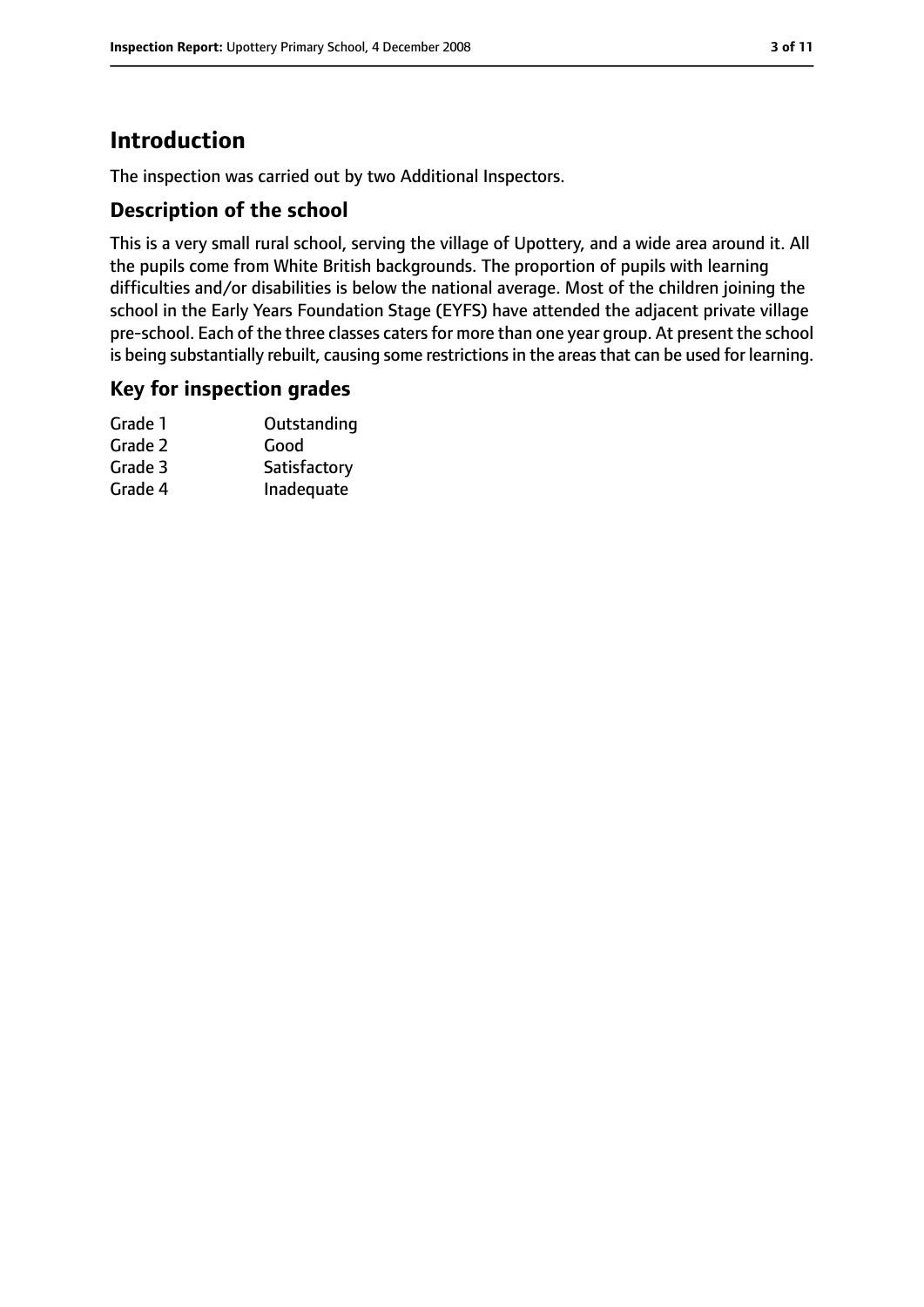# **Overall effectiveness of the school**

#### **Grade: 2**

This is a good school that has improved considerably since the previous inspection. The pupils are exceptionally advanced socially for their ages, are particularly caring towards each other, and are mature and sensible in their dealings with adults. This is because the care and support they receive from the school is outstanding. In this small school, everybody knows everybody, and the staff really listen to the pupils and respond to their needs. Many parents mentioned this as a key aspect of the school, with one commenting that, 'the happy, caring atmosphere of the school ensures that children reach their full potential in all areas'. All the parents had words of praise for the school, and inspectors were substantially in agreement.

Pupils enjoy school very much. They like the company of their peers, and they find lessons interesting because the teaching is good, so they feel challenged and stimulated by it. They have exceptionally advanced knowledge and understanding of how to stay healthy and safe, including when using the internet. They are thoughtful about others and think about complex life issues in a way that enhances their spiritual awareness. Although all the pupils are White British, they have a very good knowledge and understanding of those with other backgrounds and of other faiths. Their behaviour is exemplary. Their spiritual, moral, social and cultural development is excellent.

Standards overall in each year group vary considerably, because of the small numbers involved. On entry, standards vary from below average some years to above average in others. By the end of Year 6, standards are generally above average. Most pupils meet the challenging targets set, and many exceed them, indicating good achievement. Throughout the school, progress in mathematics and science is particularly good, but in Years 3 to 6 it is not as good in writing.

The pupils are given excellent guidance in understanding how to improve their work. They talk enthusiastically and precisely about their targets. The curriculum is good, and even with the restrictions of the new build, the pupils still enjoy a wide variety of clubs, as well as interesting school trips. At present the curriculum does not provide the pupils with sufficient opportunities to practise extended writing.

Leadership overall is excellent, and has underpinned the significant improvements since the previous inspection. The headteacher's outstanding guidance ensures that all the adults understand their roles and are focused on achieving the highest possible standards. The system to track pupils' progress is at the heart of raising standards and provides for exceptionally sharp self-evaluation. The school is highly inclusive, in the way it values all pupils, and also because all groups of pupils achieve equally well. The school is a core part of the local community. Pupils make an exceptional contribution to the school and to their local community. For example, in liaison with local police and the parish council, they played a significant role in influencing attitudes to the impact of different modes of travel to school.

## **Effectiveness of the Early Years Foundation Stage**

#### **Grade: 2**

The friendly, supportive and approachable staff know and care for the children exceptionally well. Pupils receive a carefully planned and delivered curriculum. Lessons are structured with well-established routines. As a result of this, pupils develop their self-confidence and feel very happy and safe in a secure learning environment. They build very strong relationships with each other and their teachers. Teaching is consistently good. Because of this, the majority of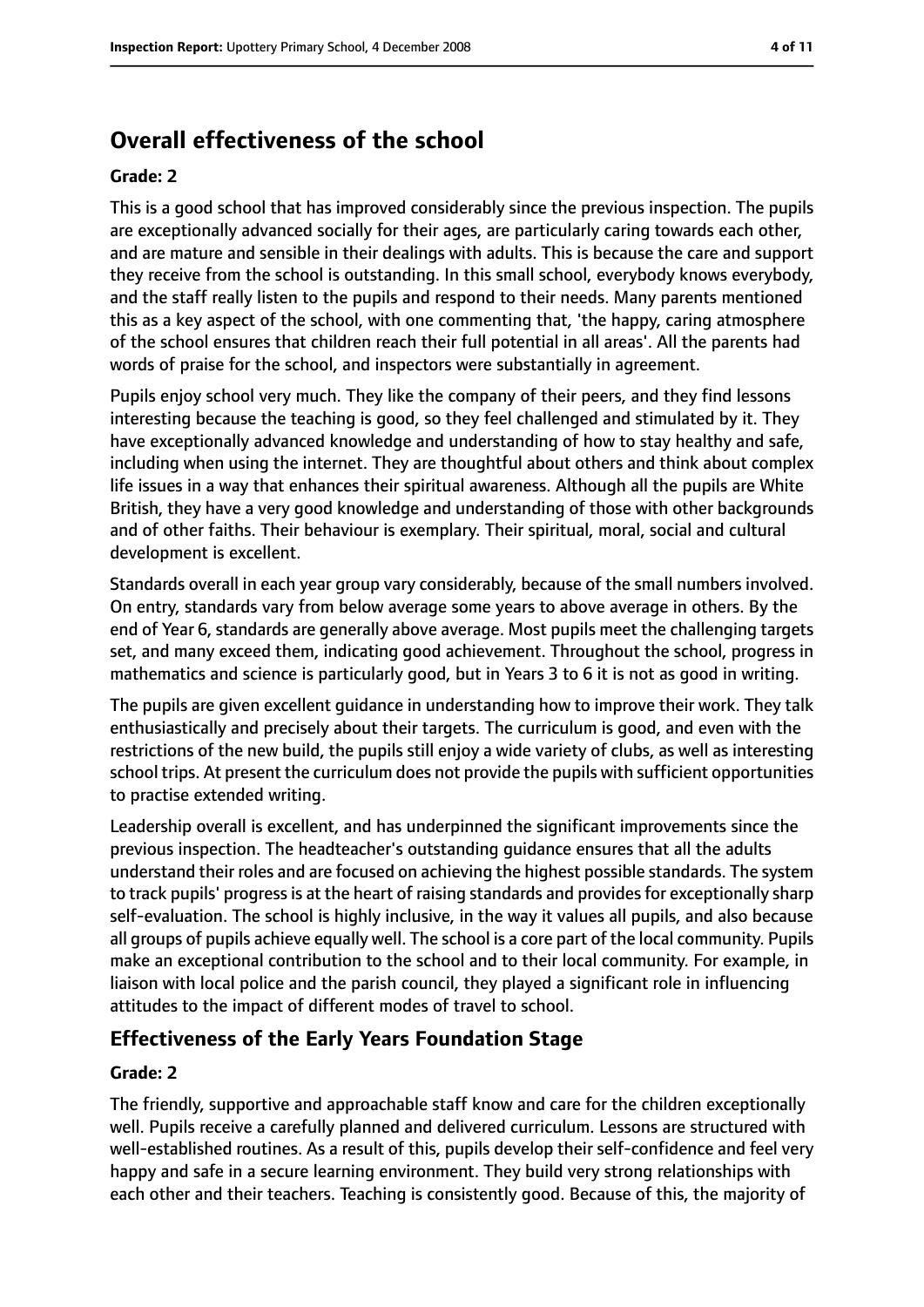children make good progress and most reach the challenging goals expected of them by the time they complete the EYFS. In a period when the learning spaces have been severely restricted by building works, the EYFS leader cannot be too highly praised for the imagination and effort she has put into limiting the impact on the children's education. Her leadership is outstanding.

## **What the school should do to improve further**

■ Provide more opportunities for pupils in Years 3 to 6 to practise extended writing skills.

# **Achievement and standards**

#### **Grade: 2**

Standards on entry to the EYFS vary considerably from year to year. They can be generally below expectations, in line with them, or above. As the pupils move through the school, the effect of those leaving and new pupils joining the school can, with such small numbers, considerably affect the standards of the year group concerned. However, the school sets challenging targets for every pupil from the EYFS onwards, and tracks their progress towards these targets. The analysis of these data shows clearly that the majority of pupils meet or exceed their targets, making steady progress in each stage of their schooling. Their achievement is therefore good overall. In the most recent tests at the end of Year 2 in 2008, standards were above average. In the tests at the end of Year 6 in 2007, the most recent year for which national data are available, standards were also above average, and pupils' progress was good. The provisional results for 2008 are broadly similar, and overall standards have been rising steadily since the previous inspection. Throughout the school, standards in mathematics and science are particularly strong, but in Years 3 to 6 writing is a relative weakness.

# **Personal development and well-being**

#### **Grade: 1**

Pupils very much enjoy coming to school, because of the good company of their peers and adults and also because they enjoy learning. As one pupil said, 'I would hate to be anywhere else.' They develop an exceptionally good understanding of others with different backgrounds and faiths, and they treat each other with great care and consideration. They feel very safe at school and respond very well to what they learn about how to live healthily and keep themselves safe. Behaviour at all times is excellent and attendance is above the national average. Pupils make an outstanding contribution to the school by taking on a range of responsibilities, and through the school council implementing improvements for the benefit of all. Their interest in, and contribution to, the local community is also outstanding. Good standards in basic skills, including information and communication technology (ICT) help prepare them well for future careers.

# **Quality of provision**

# **Teaching and learning**

#### **Grade: 2**

Pupils enjoy lessons because the teachers make them exciting. Teachers' good subject knowledge and creative use of the interactive whiteboards ensure that their explanations and presentations of key ideas for lessons are put in a way that the pupils can understand and relate to. Some teachers go to exceptional lengths to base their planning on how the pupils have responded to the previous lessons. Because the pupils have an excellent attitude to learning, lessons take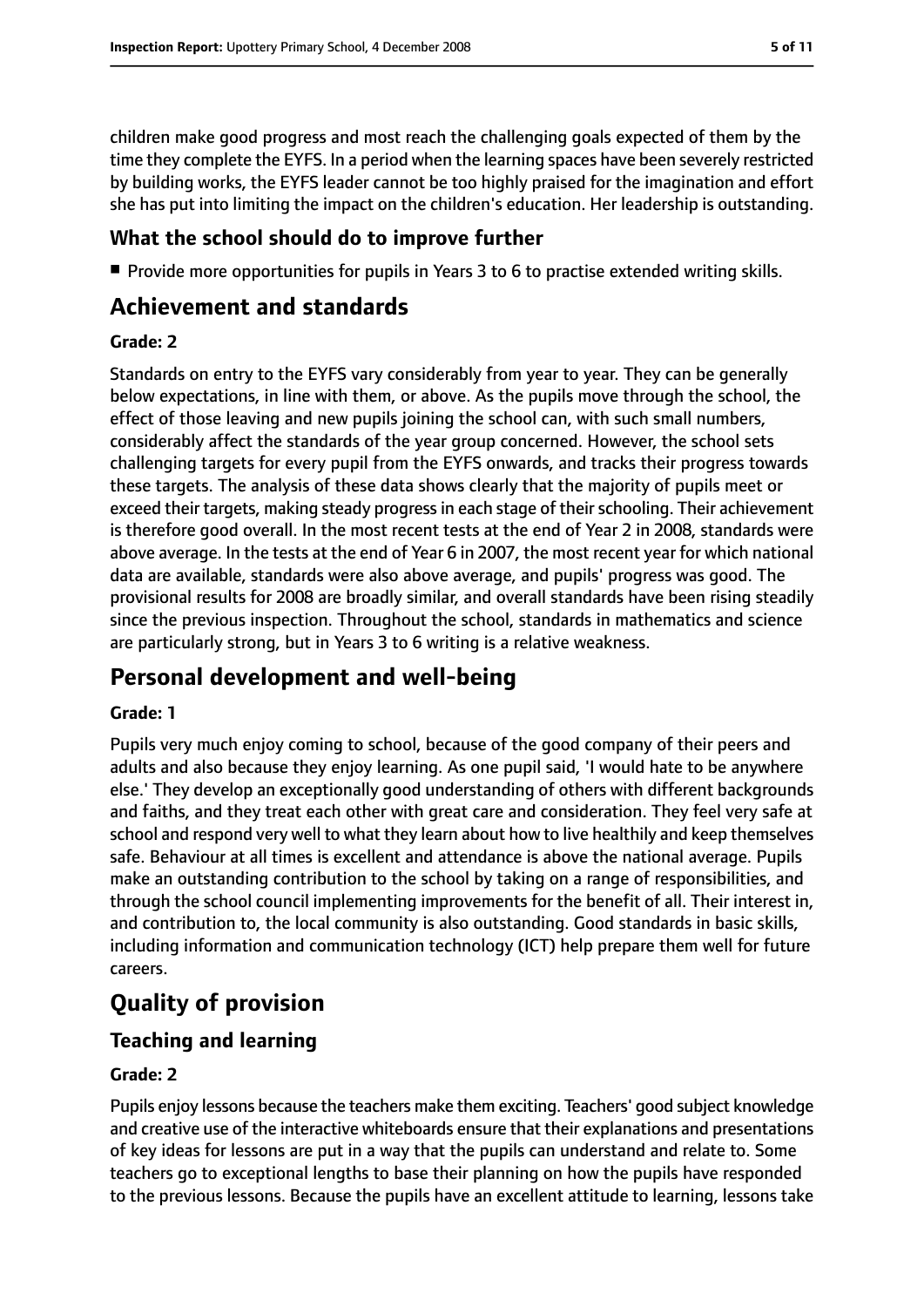place in a calm and orderly manner, and are not disrupted by inappropriate behaviour. Teachers set work at an appropriate level for all the pupils, whatever their level of development. As a result, the pupils feel challenged and stimulated by the tasks they are given, and they all make good progress, including those with learning difficulties and/or disabilities. Teaching of mathematics and science is particularly good. Teaching is not as strong, however in literacy in Years 3 to 6 and this is reflected in the relative weakness in standards of writing.

### **Curriculum and other activities**

#### **Grade: 2**

The curriculum is well planned, with an emphasis on the development of key skills in English and mathematics. Specialist science teaching, French taught to the upper class, and the school's participation in music and sports activities jointly with other schools further enhance the taught curriculum. A particular strength is the attention given to the study of other faiths, and the lives of those from different parts of the world. There is a very wide range of clubs, visitors who come to speak to the pupils, and trips. The day before the inspection visit, pupils in one class had visited the Eden Project, and this was very well used as a resource to teach the pupils particular core writing skills. However, in general, the curriculum does not provide sufficient opportunitiesin Years 3 to 6 to stimulate extended writing, and as a result pupils do not achieve as well in this area of learning. Health and social education is good, and enables sensitive issues to be explored in caring and imaginative ways.

## **Care, guidance and support**

#### **Grade: 1**

In this small school, with its very strong community ethos, all the adults know the pupils very well, understand their needs and listen to their concerns. As a result, the care given to all the pupils is excellent, and in particular those who have emotional or social problems are very well looked after. Many parents spoke very highly of this side of the school's work. Where appropriate, the school uses the services of outside agencies very well to ensure that such pupils get all the care and support they need. All safeguarding requirements are met. Academic guidance is excellent. The school has given considerable thought to developing a whole range of ways of gathering information about how well pupils are doing in different aspects of their work. Teachers then discuss this with each pupil individually, so that the pupils have a very strong sense of how they are getting on in their studies, and what they have to do to improve. One young pupil led an inspector unbidden to the area of wall where he proudly displayed his, and others', targets for improvement.

# **Leadership and management**

#### **Grade: 1**

The school responded very well to the issues raised by the last inspection. The impact can be seen in the considerable improvement in all areas, particularly the pupils' achievement, and their personal development. The data collected on pupils' levels of attainment as they go through the school are very thorough. This information is very well used to provide additional support to those who are shown not to be progressing as well as they should, and to identify any trends which need to be addressed through the school development plan. The headteacher now monitors the performance of the school in every aspect exceptionally well, so that she, the governors and all the staff have a very good understanding of where the school is in its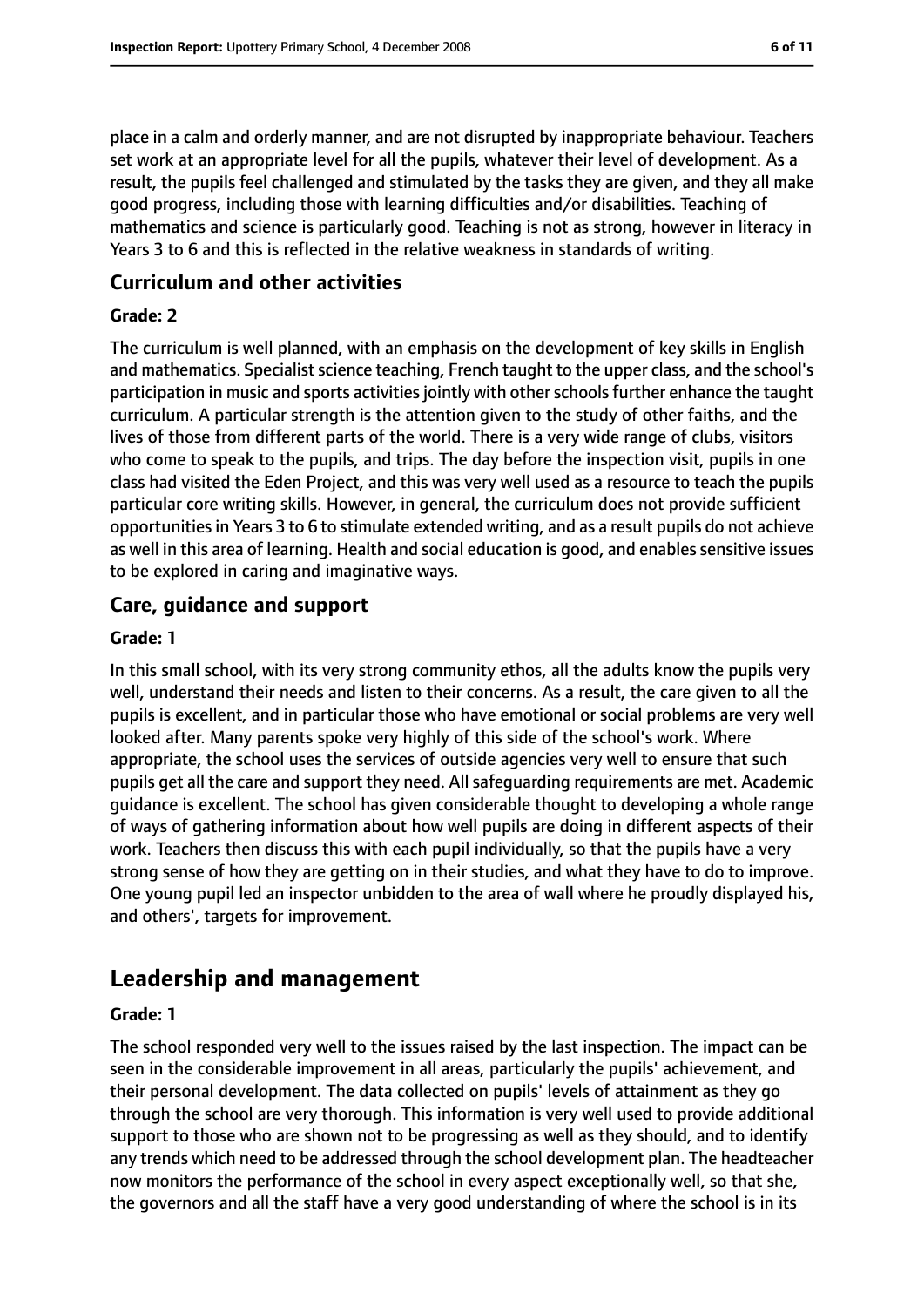development, and what needs to be done to progress. The school is aware that more needs to be done to improve progress and standards in writing, and is already taking appropriate steps to improve the curriculum in order to address this. The headteacher provides outstanding direction so that the teachers and other adults form a cohesive team, very clear on their respective roles, and focused on improving standards and supporting the learning and personal development of the pupils. Promotion of community cohesion, particularly amongst the local community, is excellent. The school has outstanding capacity to improve further, demonstrated by what it has achieved since the previous inspection.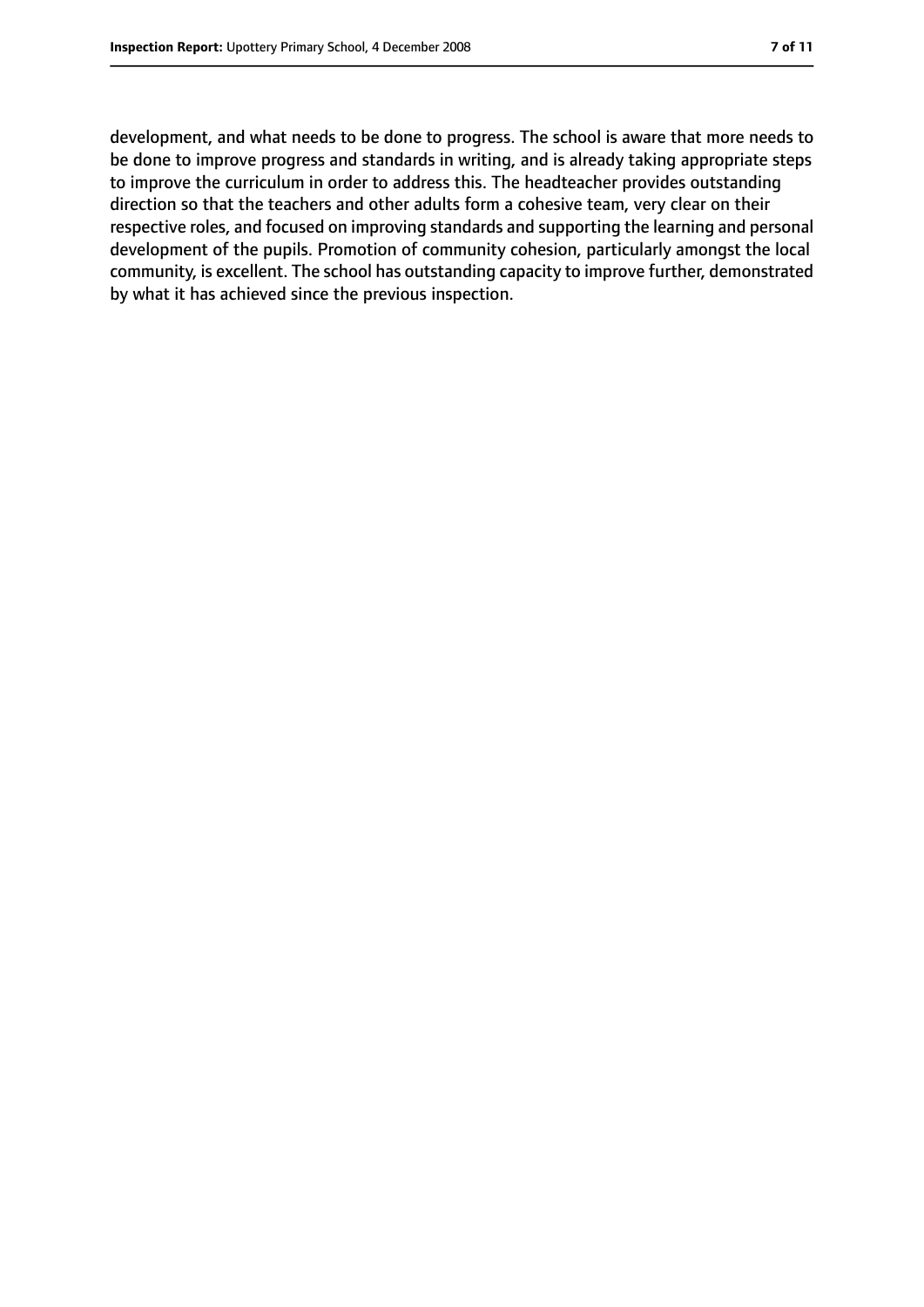**Any complaints about the inspection or the report should be made following the procedures set out in the guidance 'Complaints about school inspection', which is available from Ofsted's website: www.ofsted.gov.uk.**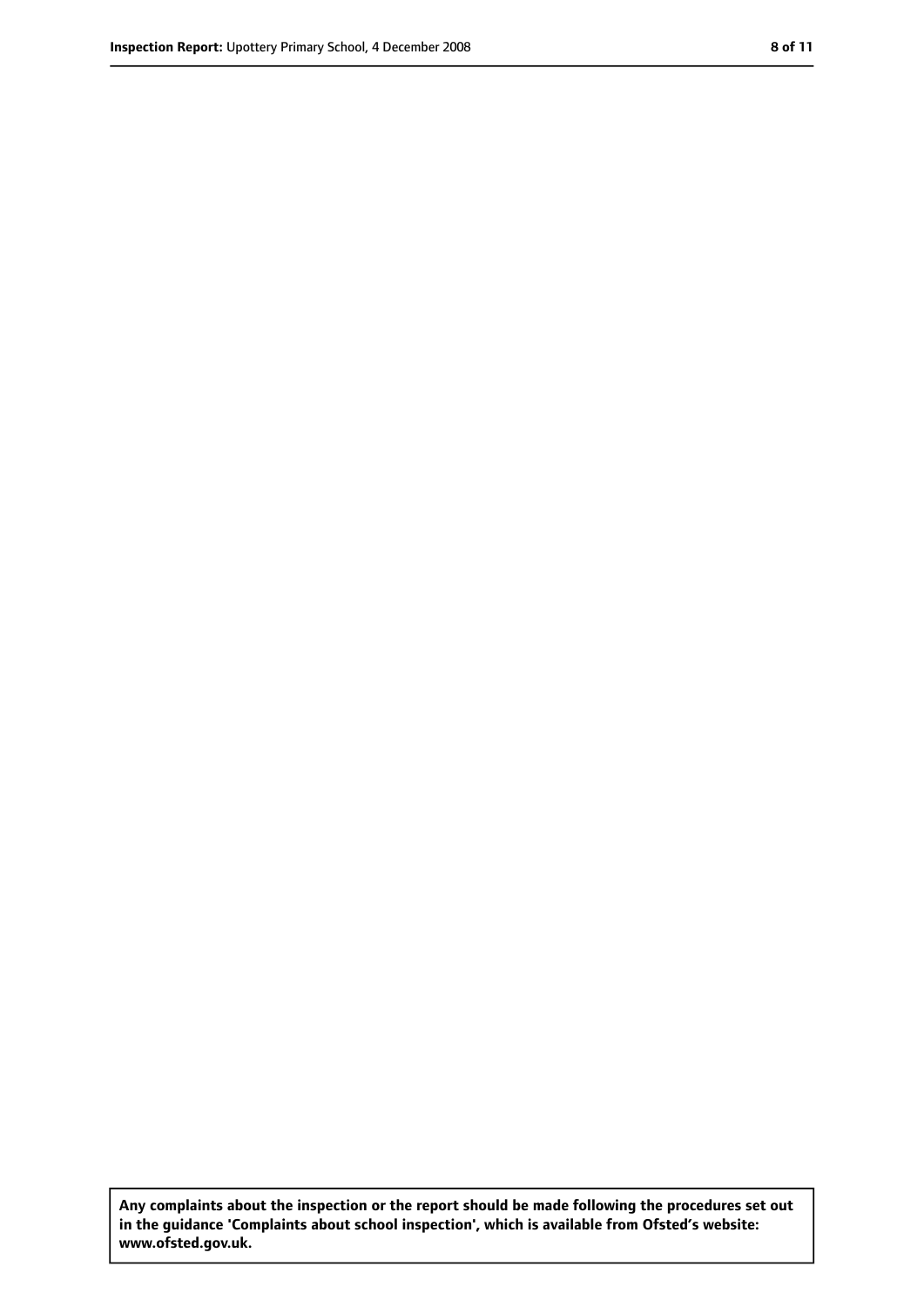# **Inspection judgements**

| key to judgements: grade 1 is outstanding, grade 2 good, grade 3 satisfactory, and ا | School         |
|--------------------------------------------------------------------------------------|----------------|
| arade 4 inadequate                                                                   | <b>Overall</b> |

## **Overall effectiveness**

| How effective, efficient and inclusive is the provision of<br>education, integrated care and any extended services in meeting the<br>needs of learners? |     |
|---------------------------------------------------------------------------------------------------------------------------------------------------------|-----|
| Effective steps have been taken to promote improvement since the last<br>inspection                                                                     | Yes |
| How well does the school work in partnership with others to promote learners'<br>well being?                                                            |     |
| The capacity to make any necessary improvements                                                                                                         |     |

# **Effectiveness of the Early Years Foundation Stage**

| How effective is the provision in meeting the needs of children in the<br>l EYFS?              |  |
|------------------------------------------------------------------------------------------------|--|
| How well do children in the EYFS achieve?                                                      |  |
| How good are the overall personal development and well-being of the children<br>I in the EYFS? |  |
| How effectively are children in the EYFS helped to learn and develop?                          |  |
| How effectively is the welfare of children in the EYFS promoted?                               |  |
| How effectively is provision in the EYFS led and managed?                                      |  |

#### **Achievement and standards**

| How well do learners achieve?                                                  |  |
|--------------------------------------------------------------------------------|--|
| $\vert$ The standards <sup>1</sup> reached by learners                         |  |
| How well learners make progress, taking account of any significant variations  |  |
| between groups of learners                                                     |  |
| How well learners with learning difficulties and/or disabilities make progress |  |

## **Annex A**

<sup>&</sup>lt;sup>1</sup>Grade 1 - Exceptionally and consistently high; Grade 2 - Generally above average with none significantly below average; Grade 3 - Broadly average to below average; Grade 4 - Exceptionally low.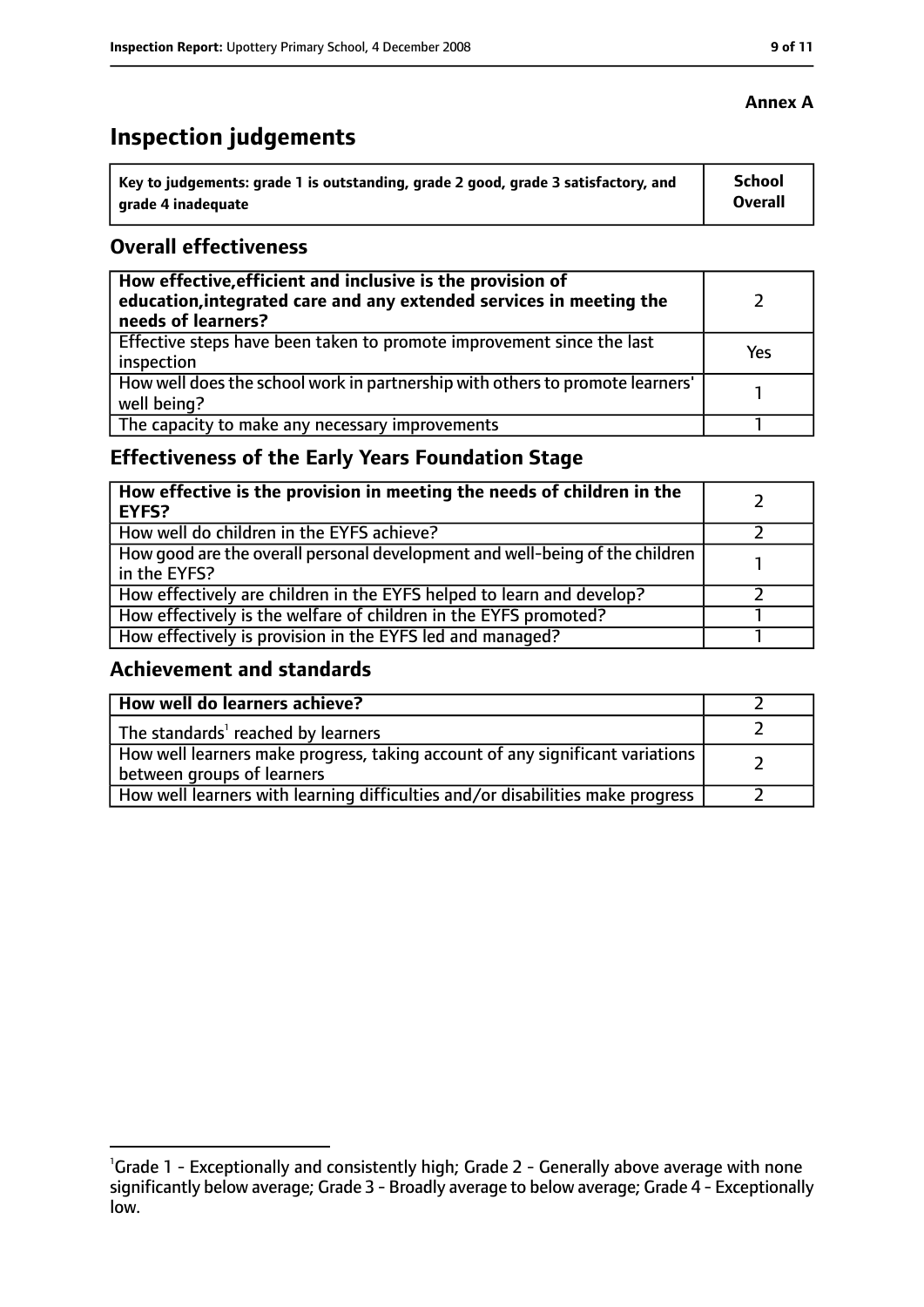# **Personal development and well-being**

| How good are the overall personal development and well-being of the<br>learners?                                 |  |
|------------------------------------------------------------------------------------------------------------------|--|
| The extent of learners' spiritual, moral, social and cultural development                                        |  |
| The extent to which learners adopt healthy lifestyles                                                            |  |
| The extent to which learners adopt safe practices                                                                |  |
| The extent to which learners enjoy their education                                                               |  |
| The attendance of learners                                                                                       |  |
| The behaviour of learners                                                                                        |  |
| The extent to which learners make a positive contribution to the community                                       |  |
| How well learners develop workplace and other skills that will contribute to<br>their future economic well-being |  |

# **The quality of provision**

| How effective are teaching and learning in meeting the full range of<br>learners' needs?              |  |
|-------------------------------------------------------------------------------------------------------|--|
| How well do the curriculum and other activities meet the range of needs and<br>interests of learners? |  |
| How well are learners cared for, quided and supported?                                                |  |

# **Leadership and management**

| How effective are leadership and management in raising achievement<br>and supporting all learners?                                              |           |
|-------------------------------------------------------------------------------------------------------------------------------------------------|-----------|
| How effectively leaders and managers at all levels set clear direction leading<br>to improvement and promote high quality of care and education |           |
| How effectively leaders and managers use challenging targets to raise standards                                                                 |           |
| The effectiveness of the school's self-evaluation                                                                                               |           |
| How well equality of opportunity is promoted and discrimination eliminated                                                                      |           |
| How well does the school contribute to community cohesion?                                                                                      |           |
| How effectively and efficiently resources, including staff, are deployed to<br>achieve value for money                                          |           |
| The extent to which governors and other supervisory boards discharge their<br>responsibilities                                                  |           |
| Do procedures for safequarding learners meet current government<br>requirements?                                                                | Yes       |
| Does this school require special measures?                                                                                                      | <b>No</b> |
| Does this school require a notice to improve?                                                                                                   | No        |